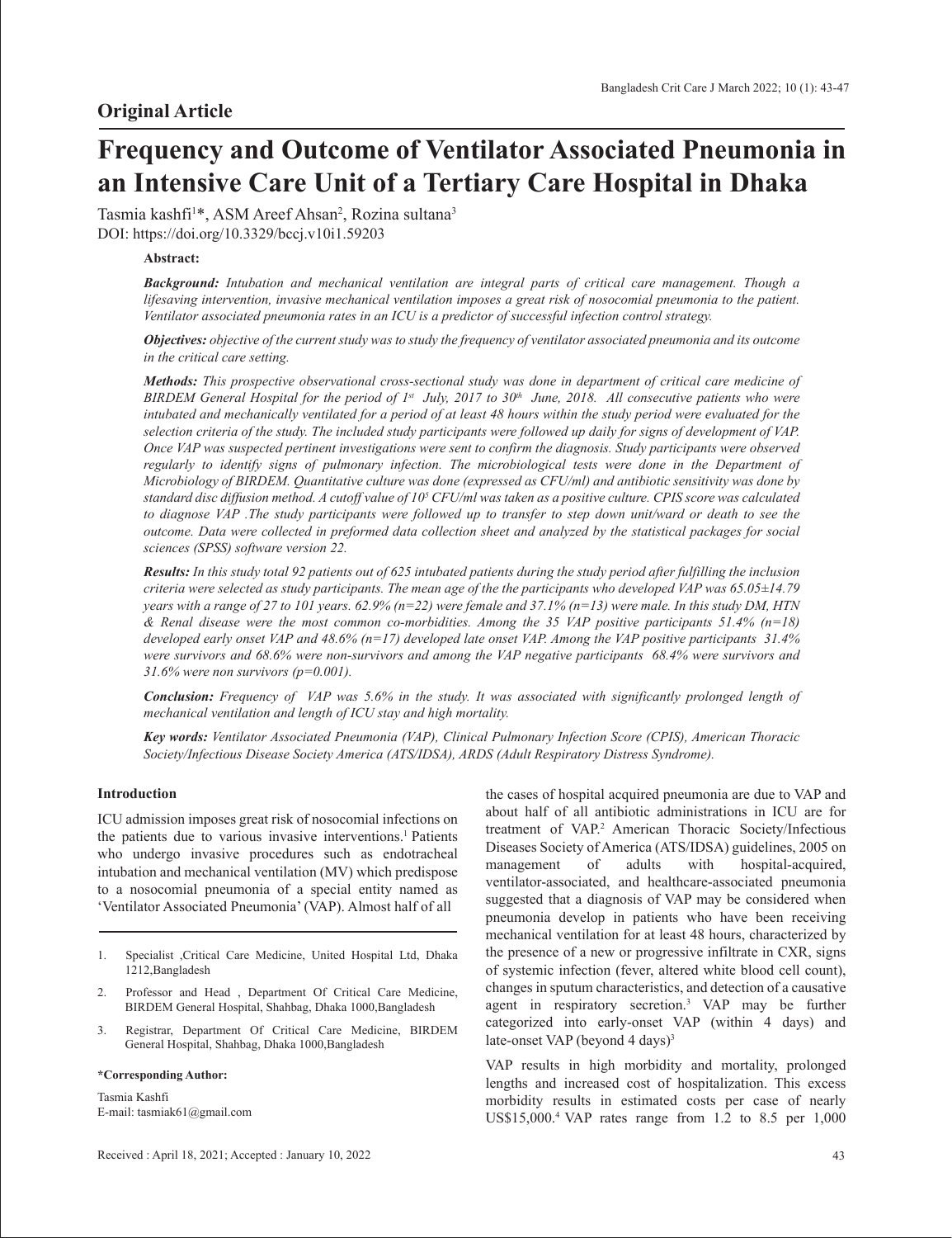Bangladesh Crit Care J March 2022; 10 (1): 43-47

ventilator days and are reliant on the definition used for diagnosis.<sup>1</sup>

# **Material and Methods**

This cross-sectional study was carried out in the Intensive Care Unit of Department of Critical Care Medicine (ICU) of BIRDEM General Hospital, Dhaka., over a period of 12 months in 2017-18. All intubated and mechanically ventilated patients aged above 18 years who were kept intubated for a duration of more than 48 hours were included as study participants by consecutive sampling. Those who were suspected or confirmed as having community-acquired pneumonia, nosocomial pneumonia or ARDS on admission were excluded. Patients intubated in other ICUs prior to admission, patients intubated for less than 48 hours and patients developing pneumonia within 48 hours of intubation were also excluded from the study. The included participants had initial diagnoses other than pneumonia which included neurological, cardiac, renal, pulmonary, infectious pathologies. The indication for intubation and M/V were respiratory failure, cardiac arrest, air way protection. The endotracheal tube used in the ICU were not antibiotic coated and two types of tubes were used (conventional and tube with subglottic suction lumen).Informed written consent was taken from participants' first degree relatives as the participants were unable to communicate properly due to presence of endotracheal tubes and sedations provided during mechanical ventilation. Study participants were observed regularly to identify signs of pulmonary infection. Once VAP was suspected clinically, complete blood count, portable CXR was advised and tracheal aspirate was collected using conventional specimen trap and aseptic endotracheal suctioning technique and sent for Gram staining, Acid Fast Bacilii (AFB) staining, culture and sensitivity testing. Quantitative culture was done (expressed as CFU/ml) and antibiotic sensitivity was done by standard disc diffusion method. A cutoff value of  $10<sup>5</sup>$  CFU/ml was taken as a positive culture. CPIS <sup>6</sup> score was calculated to diagnose VAP. Serial complete blood count, portable CXR was done for further follow up. When a participant required inotropes to maintain blood pressure, serum lactate level was sent to confirm septic shock. Participants were further followed to assess outcome up to transfer out or death. Participants who were readmitted to the ICU after initial improvement, only the first admission was included in the study.

VAP rates were described in accordance with the standard established by the National Control System of Nosocomial Infection of the Centers for Disease Control and Prevention (rate = number of VAP cases/1000 mechanical ventilator days).**<sup>7</sup>**The primary outcome studied was ICU mortality and the secondary outcome parameters studied were length of M/V and length of ICU stay. Those who were transferred were classified as survivors and those who were dead were categorized as non-survivors.

Appropriate data was collected by using a preformed data sheet.

Necessary data including patients' particulars, age, gender,

primary diagnosis on admission, co-morbidities, indication for intubation and ventilation, date of intubation, physical examination findings and laboratory investigations on admission and on diagnosis of VAP was documented from history sheet and investigation papers. Prior to this study, written permission was obtained from institutional review board.

Collected data was processed and analyzed by using Statistical Package for Social Sciences (SPSS) software version 22. All the descriptive data were expressed by frequency and percentage (%). All the quantitative data were expressed in mean  $\pm$  SD. Unpaired t test and chi-square tests were performed to assess significance of association between the variables. The level of significance was accepted as <0.05 P value.

Ethical approval from the Institutional Review Board of BIRDEM was obtained prior to the commencement of the study. Informed written consent was taken from the participants family members after explaining all the facts. As the procedure involved in the study were of minimal risk, no further potential ethical issue was to be raised. The participants were assured of confidentiality.

# **Results**

The aim of this study was to observe the frequency and outcome of patients developing ventilator associated pneumonia. All results were presented as mean **±** SD or frequency as applicable.

During the study period a total of 1563 patients were admitted into the ICU and 625 patients were intubated. 92 patients had fulfilled the inclusion criteria and were selected as study participants

Table I shows distribution of study participants according to association of age with development of VAP.

Table 1

|                | <b>VAP</b>        |                   |         |
|----------------|-------------------|-------------------|---------|
| Age (years)    | <b>Positive</b>   | <b>Negative</b>   | p-value |
|                | (n, %)            | $(n, \%)$         |         |
|                | $(n=35)$          | $(n=57)$          |         |
|                |                   |                   |         |
| $<$ 40         | 2(5.7)            | 2(3.5)            |         |
| $41 - 60$      | 12(34.3)          | 24(42.1)          |         |
| $61 - 80$      | 16(45.7)          | 24(42.1)          |         |
| > 80           | 5(14.3)           | 7(12.3)           |         |
| <b>Total</b>   | 35 (100.0)        | 57 (100.0)        |         |
| <b>Mean±SD</b> | $65.05 \pm 14.79$ | $62.56 \pm 13.62$ | 0.411   |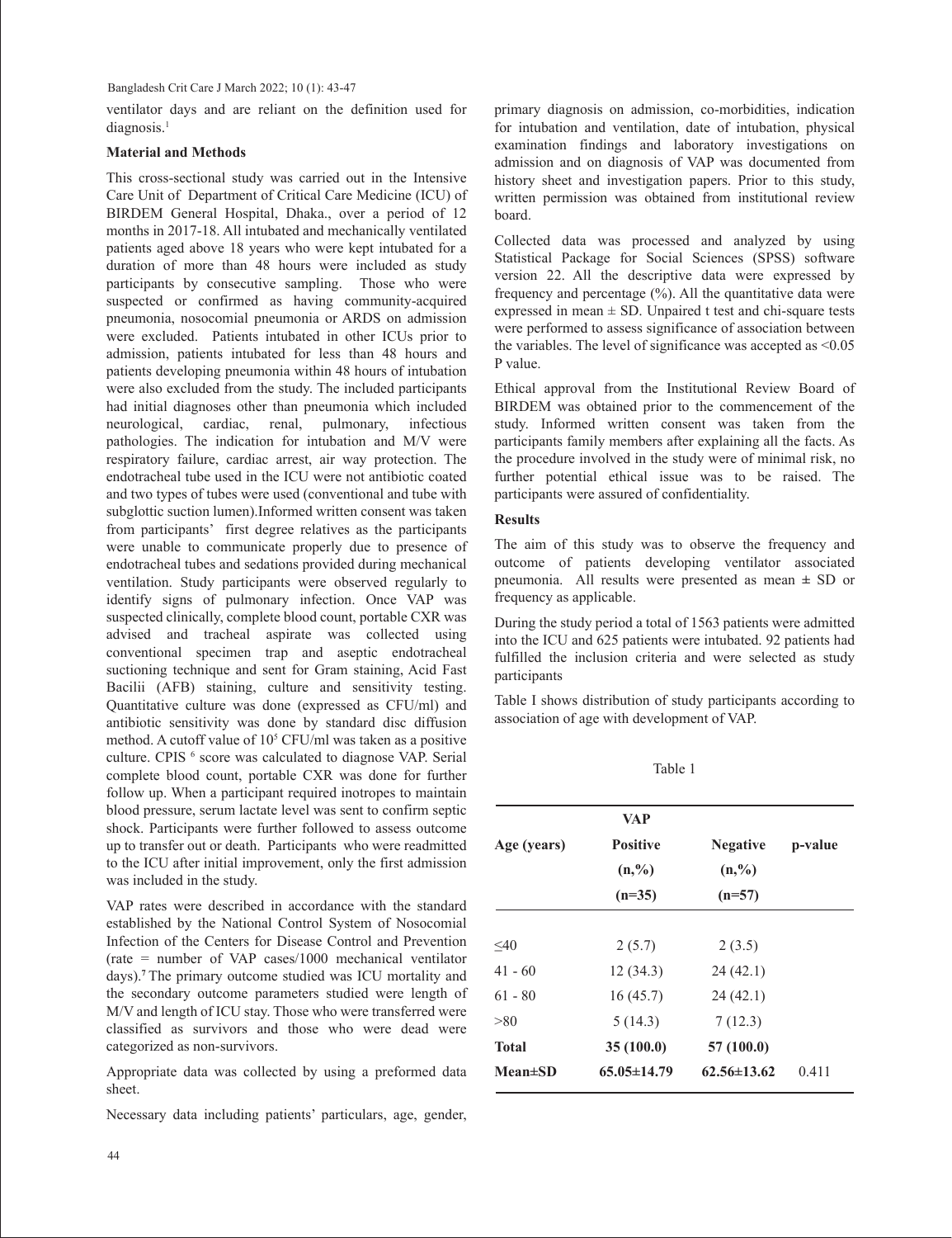Table II shows co-morbidities of the study participants.

| VAP                         |                             |                             |         |  |
|-----------------------------|-----------------------------|-----------------------------|---------|--|
| <b>Co-morbidities</b>       | <b>Positive</b><br>$(n=35)$ | <b>Negative</b><br>$(n=57)$ | p-value |  |
| Diabetes mellitus 30 (85.7) |                             | 46 (80.7)                   | 0.538   |  |
| Hypertension                | 29 (82.9)                   | 43 (75.4)                   | 0.402   |  |
| <b>IHD</b>                  | 15(42.9)                    | 22 (38.6)                   | 0.686   |  |
| <b>CKD</b>                  | 18 (51.4)                   | 23(40.4)                    | 0.299   |  |
| <b>CVD</b>                  | 8(22.9)                     | 5(8.8)                      | 0.072   |  |
| COPD/Bronchial<br>asthma    | 3(8.6)                      | 8 (14.0)                    | 0.433   |  |

Table II

IHD: Ischaemic heart disease, CKD: Chronic renal disease, CVD: Cerebrovascular disease, COPD: Chronic obstructive airway disease

Table III shows frequency and Incidence of VAP (per 1000 ventilator days).

| <b>Total Intubated VAP</b> |    | <b>Frequency Incidence per 1000</b> |      |  |
|----------------------------|----|-------------------------------------|------|--|
| <b>Patients</b>            |    | ventilator days                     |      |  |
| 625                        | 35 | 5.6                                 | 3.64 |  |

Table IV shows frequency of Early and Late VAP (n=35).

| Table IV           |               |                    |  |
|--------------------|---------------|--------------------|--|
| <b>Type of VAP</b> | Frequency (n) | Percentage $(\% )$ |  |
| Early VAP          | 18            | 51.4               |  |
| Late VAP           | 17            | 48.6               |  |
| Total              | 35            | 100.0              |  |

Table V shows mortality in VAP positive and VAP negative participants (N=92).

|              |                      | Table V              |         |  |
|--------------|----------------------|----------------------|---------|--|
|              |                      | <b>VAP</b>           |         |  |
| Outcome      | Positive<br>$(n=35)$ | Negative<br>$(n=57)$ | p-value |  |
| Survivor     | 11                   | 39                   | 0.001   |  |
| Non survivor | 24                   | 18                   |         |  |
| <b>Total</b> | 35                   | 57                   |         |  |

Table VI shows association of co-morbidities with mortality. Bangladesh Crit Care J March 2022; 10 (1): 43-47

| Table VI              |                 |                        |         |
|-----------------------|-----------------|------------------------|---------|
| <b>Co-morbidities</b> | <b>Survivor</b> | <b>Non</b><br>survivor | p-value |
|                       | $(n=50)$        | $(n=42)$               |         |
| Diabetes mellitus     | 38 (76.0)       | 42 (90.5)              | 0.098   |
| Hypertension          | 41 (82.0)       | 31 (73.8)              | 0.343   |
| <b>IHD</b>            | 18 (36.0)       | 19(45.2)               | 0.368   |
| <b>CKD</b>            | 18 (36.0)       | 23 (54.8)              | 0.071   |
| <b>CVD</b>            | 8(16.0)         | 5(11.9)                | 0.574   |
| COPD/Bronchial asthma | 7(14.0)         | 4(9.5)                 | 0.510   |

Multiple responses

IHD: Ischaemic heart disease, CKD: Chronic renal disease, CVD: Cerebrovascular disease, COPD: Chronic obstructive airway disease

Table VIII shows length of ICU stay of the study participants.

|                              | Table VIII                                            |
|------------------------------|-------------------------------------------------------|
|                              | VAP<br>Positive Negative p-value<br>$(n=35)$ $(n=57)$ |
| Length of ICU<br>stay (days) | $17.17 \pm 9.6811.98 \pm 6.16$ 0.002                  |

Table IX shows length of M/V of the study participants.

| Table IX                                                    |                      |                              |  |
|-------------------------------------------------------------|----------------------|------------------------------|--|
|                                                             |                      | <b>VAP</b>                   |  |
|                                                             | Positive<br>$(n=35)$ | Negative p-value<br>$(n=57)$ |  |
| Length of MV (days) $14.25 \pm 9.76$ $8.22 \pm 5.42$ <0.001 |                      |                              |  |

#### **Discussion**

In our study, the mean age of the participants who developed VAP was  $65.05 \pm 14.79$  years with a range of 27 to 101 years. Commonest age range were 41-60 years (34.3%) and 61-80 years (45.7%). The mean age of the participants who did not develop VAP was 62.56±13.62 years. There was no statistically significant difference in terms of age in the two groups and increased age was not significantly associated with development of VAP.

Commonest co-morbidity was Diabetes mellitus ( 85.7% in VAP positive vs 80.7% in VAP negative) followed by Hypertension (82.9% in VAP positive vs 75.4% in VAP negative). Comparison of other co-morbidities among VAP positive and VAP negative patients were respectively as follows, Chronic renal disease (51.4% vs 40.4%), CVD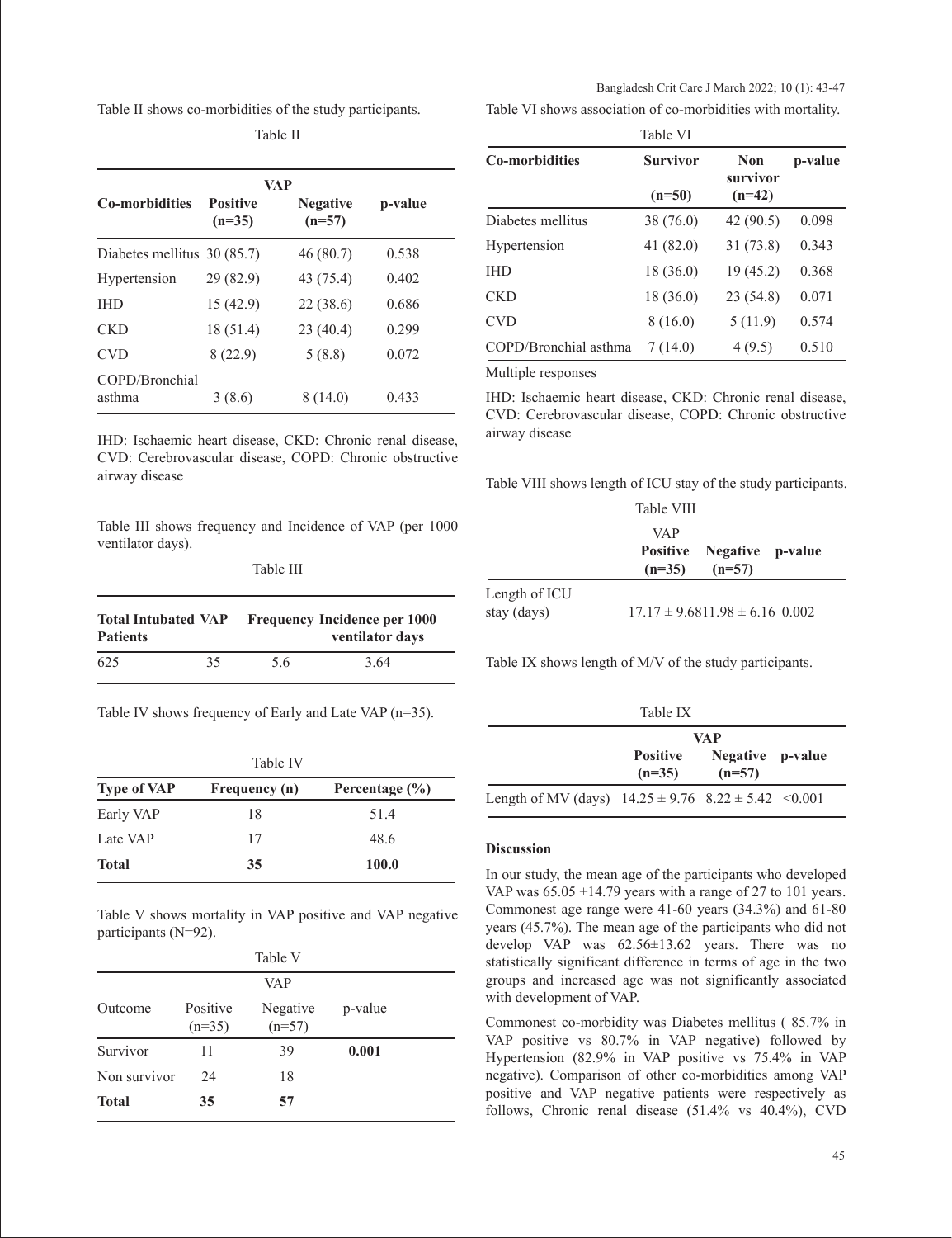(22.9% vs 8.8%), Ischemic Heart disease (42.9% vs 38.6%), COPD/Bronchial asthma (8.6% vs 14%). Most of the patient had multiple co-morbidities. There was no significant difference in terms of co-morbidities among VAP positive and VAP negative patients .In a study done by Karatas in Turkey, they found that Diabetes mellitus significantly increased risk of VAP (p=.003) and COPD increased risk of VAP by 4.19 times (p<0.001). 1 Agarwal et al reported association of Chronic kidney disease with development of VAP. But in this study co-morbidities were not related to VAP which may be due to the fact that the study was performed in a tertiary care hospital specialized in treating diabetic patients where most of the patients were diabetic and had pre-existing multiple co-morbidities. So almost all patients in both VAP positive and negative group had diabetes and it's complications like CKD,IHD,CVD. COPD could not be related to VAP as most of the COPD patients admitted had infectious exacerbation and pre-existing infection was an exclusion criteria for this study. So only few COPD patients were included in the study who did not have pre-existing pneumonia and the sample size was not enough to draw a conclusion.

In our study, 35 out of total of 92 participants included in the study developed VAP with a rate of 5.6%. Incidence per 1000 ventilator days was 3.64/1000 ventilator days. Due to the lack of a gold standard for it's diagnosis, comparison of VAP frequency, rate and incidence between various studies is difficult. Mallick et al conducted a study in the same ICU and he found a VAP incidence of 20.2% (35.73 per 1000 ventilator days) which was higher than the current study.<sup>9</sup> Patil et al conducted a study in India where incidence of VAP was 27.71% and VAP rate was 39.59/1000 ventilator days, which was higher in comparison to our study.10 Whereas VAP rates were reported to be 8.8 per 1000 ventilator days in European and South American ICUs. 11 The lower frequency of VAP in this study may be due to improved infection prevention strategies, use of endotracheal tubes with subglottic suction port and closed suction catheter routinely in the ICU. VAP rate in an ICU is indicator of effectiveness of infection control strategies. It is associated with increased cost, adverse outcome and increased requirement for nursing care. So, specific preventive steps should be an integral part of standard ICU care.

In our study, among the 35 VAP patients, 18 (51.4%) developed early VAP and 17 (48.6%) developed late VAP. The mean time interval between intubation and development of VAP was  $5.65 \pm 3.99$  days. In early VAP mean interval was  $2.83 \pm 0.85$  and in late VAP mean interval was  $8.64 \pm 3.82$ days.

Primary outcome of our study was ICU mortality and secondary outcome studied were length of ICU stay, length of mechanical ventilation, development of sepsis or septic shock and association of mortality with early or late onset VAP. Overall mortality rate in the VAP positive participants was statistically significantly higher than the participants not developing VAP (68.6% vs 31.6%). We found no significant difference in mortality among the participants with early onset VAP and late onset VAP (66.7% vs 70.6%).In contrary to these findings Tejerina et al found no statistically significant difference in overall mortality rate among patients with or without VAP  $(38.1\% \text{ vs } 37.9\%)$ .<sup>12</sup> A study done by Kant et al in India concluded that VAP did not increase mortality in ICU. <sup>13</sup> Violan et al concluded that after controlling for the other determinants of outcome, VAP was not a major cause of mortality in mechanically ventilated patients. <sup>14</sup> These conflicting conclusions in different studies may be due the difference in study population, inclusion criteria, presence or absence of matching the confounding factors among the study participants.

We found no significant difference in mortality among the participants with early onset VAP and late onset VAP (66.7% vs 70.6%).Gadani et al found that, the mortality of the early-onset type was found to be  $20\%$ . <sup>15</sup> In case of the late-onset type, it was found to be 66.67% which was statistically significant in their study. Mallick et al found significant difference of outcome between early and late VAP.9

In our study length of ICU stay was significantly higher  $(17.17 \pm 9.68 \text{ vs } 11.98 \pm 6.16)$  days in patients who developed VAP in comparison to patients who did not develop VAP ( $p =$ 0.002). Karatas et al showed the mean length of stay in the ICU in VAP patients was 26.7±16.3 days and mean length of stay in the ICU in non-VAP patients was 18.1±12.7 days. The difference was significant in his study.<sup>1</sup>

In this study, length of mechanical ventilation was significantly higher (14.25  $\pm$  9.76 vs 8.22  $\pm$  5.42) days in participants who developed VAP in comparison to participants who did not develop VAP ( $p \le 0.001$ ). This finding was similar to findings of Karatas et al where mean length of MV was 23.5±10.8 days in VAP participants and mean length of MV was  $12.6\pm7.4$  days in non-VAP participants.<sup>1</sup> ( $p<0.001$ ). The association of length of mechanical ventilation and ICU stay with VAP may be bidirectional. Increased duration of mechanical ventilation and ICU stay is a risk factor for developing VAP and also an effect of developing VAP.

## **Limitation**

Like any other scientific study the present study is not without limitations. The following limitations deserve mentioning:

- 1. As it was an academic time bound study, sample size was small. Thus the findings derived from study cannot be generalized to reference population.
- 2. Study was conducted in a predominantly medical ICU with few surgical patients and no trauma patients. Moreover paediatric group of patients were excluded. So, data from these group of people were missing.
- 3. VAP was diagnosed clinically which was not confirmed by histopathological examination, so incidence of VAP may have been overestimated or underestimated.
- 4. The overall mortality of VAP was studied which may not reflect the attributable mortality due to VAP as because patients with VAP had other confounding factors for outcome.